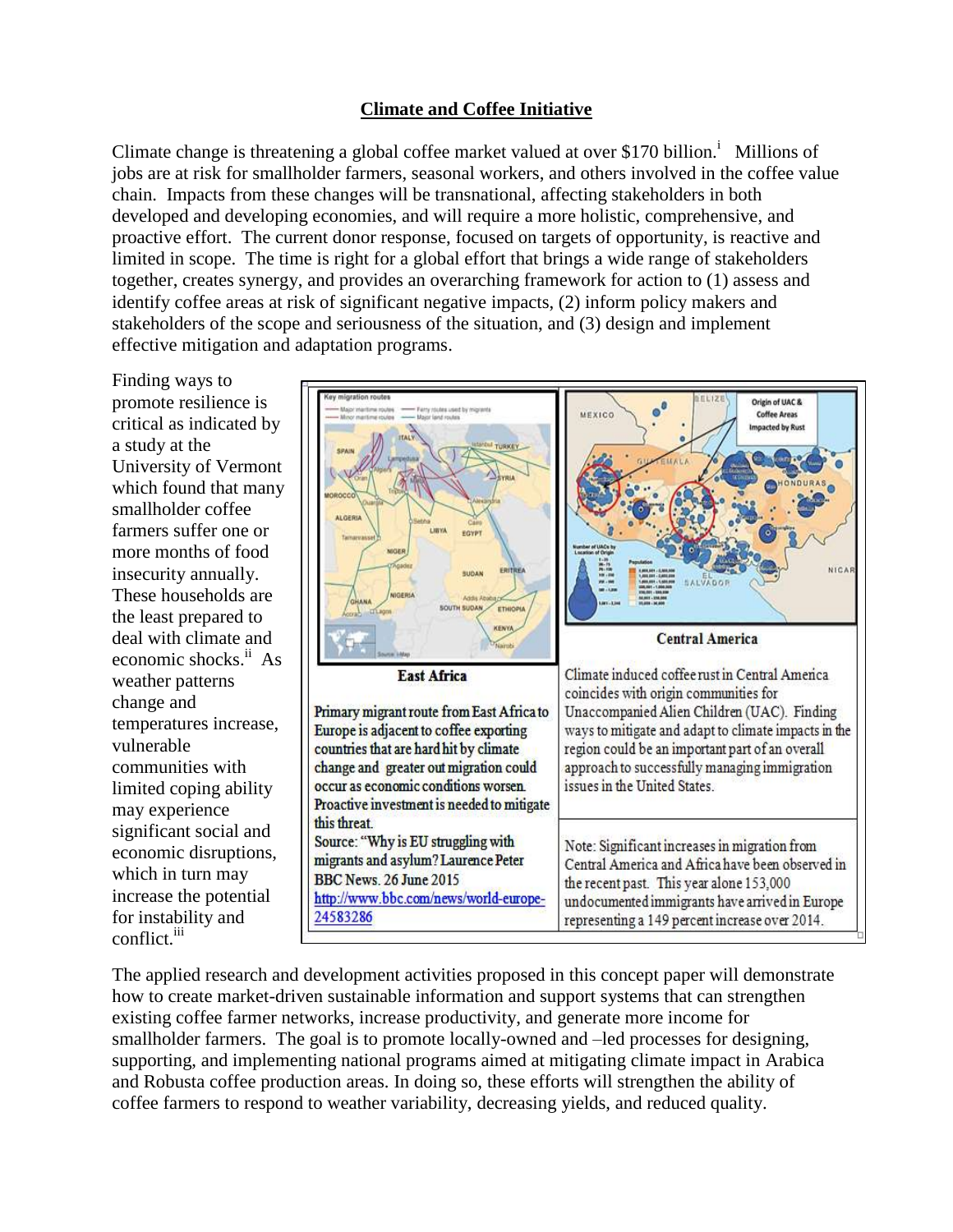## DRAFT

As climate change negatively impacts coffee production, local research and feedback systems will be needed to guide development initiatives that can prevent significant social and economic disruptions.<sup>iv</sup> Community led development requires buy-in and local ownership that can only come from having an indigenous leadership informed with real time weather, production and market information. Support to these groups will be needed to help them design and implement local development activities that help smallholder farmers adapt their coffee production to the changing conditions (e.g., increased minimum temperatures, erratic weather events, etc.) or to mitigate these impacts by diversifying agriculture production or engaging in other economic activities (e.g., coffee tourism, nostalgia agriculture for diaspora population, etc.).



Map from Food Security and Smallholder Coffee Production: Current Issues and Future Directions See<http://www.uvm.edu/~agroecol/?Page=Publications.html>

Recent research identified coffee areas in three regions as particularly susceptible to climate impact: Central America, East Africa and Vietnam. A pilot program in each area is described in a separate document: "Pilot Program Briefs." Under each of the pilot programs, actions would be taken to: (1) Map and Analyze; (2) Assess Potential Impact; (3) Facilitate Multi-stakeholder Processes; (4) Promote Mitigation and Adaptation Programs; (5) Mobilize Resources; and (6) Monitor and Evaluate.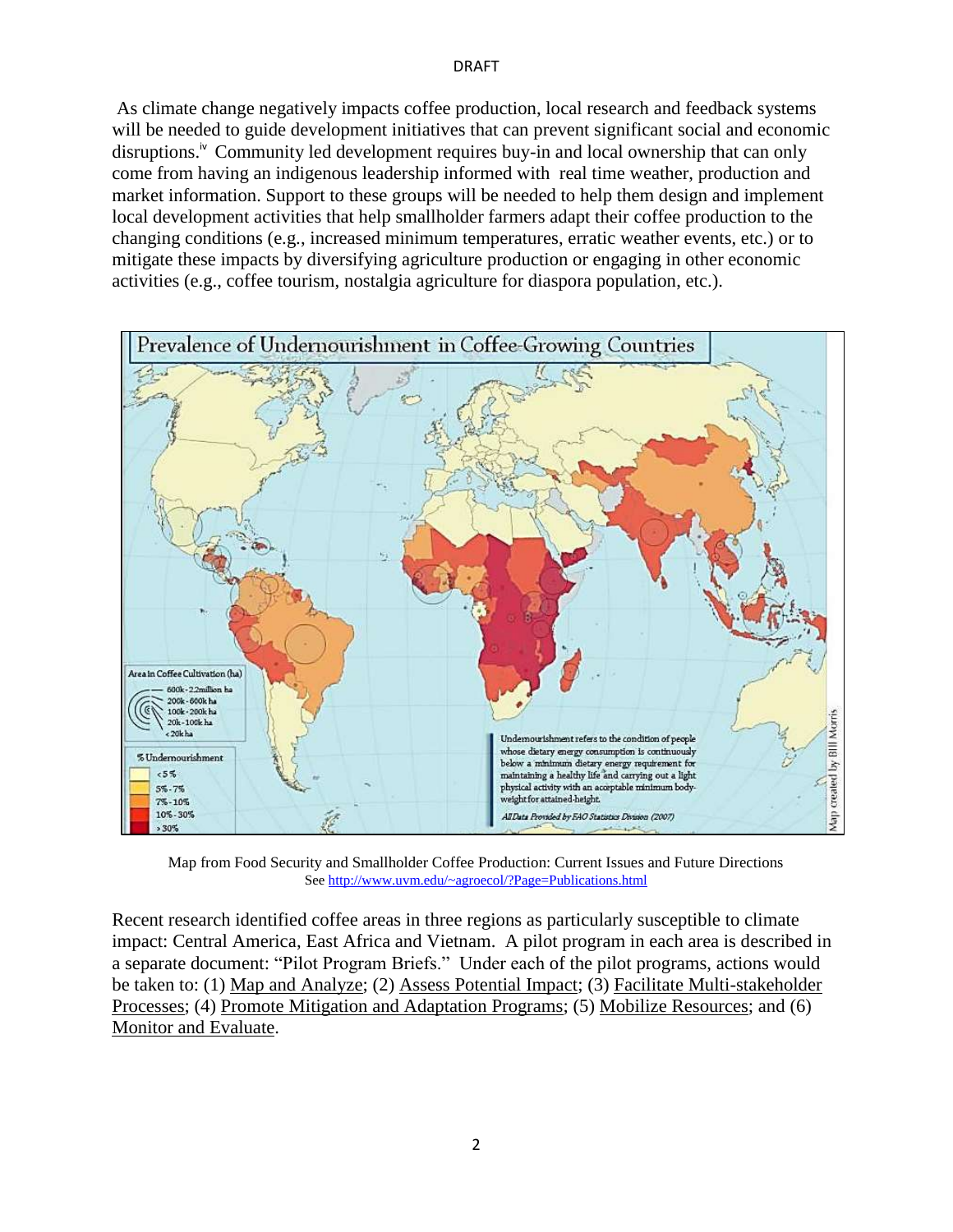Map and Analyze - Significant changes in coffee production are already occurring and the first step in understanding the scope and magnitude of this phenomenon is to work with national coffee federations and farmer organizations to geographically identify problem areas, map the climatic conditions – past and present – and design a system to map future impacts. Key coffee production areas will be disaggregated by elevation and existing climate conditions. This data will be used to create maps of areas that are most "at risk" of increasing minimum temperatures and erratic weather. Existing impact and projections based on appropriate climate models will be developed to understand historical trends and provide estimates of coffee yield reduction over the near to medium term. A "descriptive analysis" technology system, based on NIRS (Near Infra-Red Spectroscopy) analysis, will be established to assess cup quality (taste characteristics of coffee) and in-country personnel trained in its use.

Assess Potential Impact - Assessing climate and coffee impact will take into account humanitarian, economic and social risks. A development "triage" approach – where the weakest, most vulnerable areas are identified and focused on first – will seek to prevent areas from spiraling into disaster situations. A key aspect of this approach will be a focus on market systems to determine what actions are needed to increase incomes, promote food availability, and reduce risk. Each area will have different types of problems and will need programs that are compatible with household coping systems, adapted to local markets, and sustainable over the long term. An example of the development triage approach would be to assess coffee exporting countries on three criteria: (1) dependence on coffee exports as part of overall economy; (2) existing food insecurity and poverty in specific regions within a country or region (Global Food Security Index); and (3) potential secondary impacts that affect key foreign policy objectives of major donors (e.g., out migration, increased instability, civil conflict, etc.)

Facilitate Multi-stakeholder Processes –A process will be put in place to identify key stakeholders, establish mechanisms for interaction and collaboration (in a way that facilitates locally led development), and support community-public-private partnerships that leverage resources and ensure sustainability. For those communities in which coffee production will no longer be economically feasible due to decreasing yields and reduced quality, diversification strategies will be designed and implemented as part of national climate mitigation programs. While the focus is clearly on coffee communities, the impact can be more widespread as adaptation plans are developed through an ongoing dialogue to stabilize at risk communities, create opportunity areas, and facilitate change needed for sustainable development. A study of social capital systems will be conducted and used to inform local and national organizations how to marshal efforts aimed at mitigating climate impact on coffee areas.<sup>v</sup>

Promote Mitigation and Adaptation Programs – Based on potential impacts and the strategic importance to the donor community, the program will prioritize actions needed to mitigate the climate issues in coffee areas. Investment promotion and stakeholder engagement strategies will be developed to help leverage support from both public and private entities. These strategies will include a focus on resilience and economic sustainability that enhance public-private partnerships, crowd funding with US and European consumers, and climate related development priorities of bilateral, multilateral and regional international development entities. Support will be designed to stabilize "at risk" communities, create opportunity in areas with potential for growth, and facilitate change needed for sustainable development.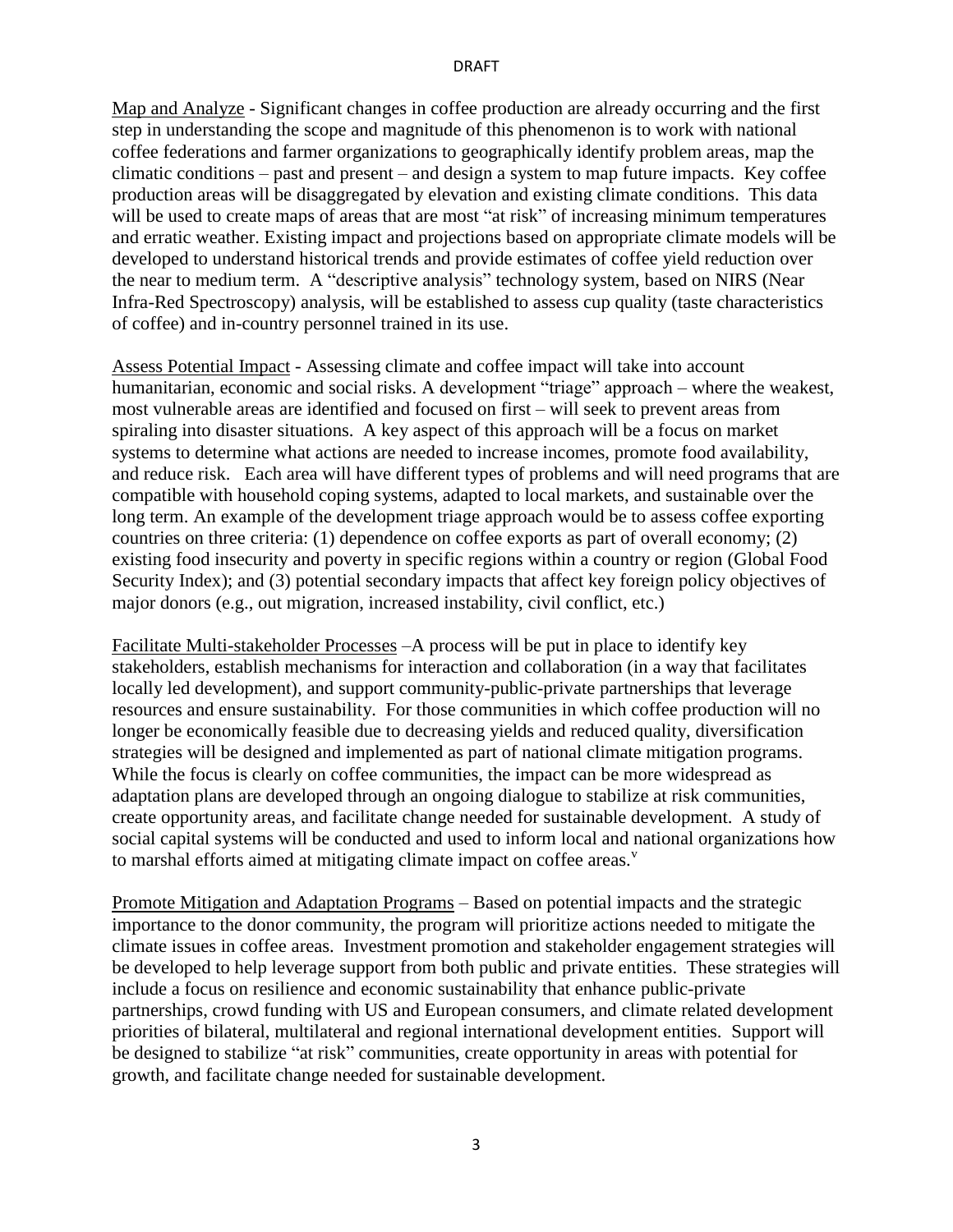Resource Mobilization - Sustainability will be a key aspect of program design and implementation involving local coffee community groups. Support will be provided to these groups to create synergy and build alliances to promote coffee adaptation and mitigation strategies. Evidence based research for engaging policy-makers and the private sector will be conducted and used to develop comprehensive plans to identify the problems, guide a process for resolving them, and support partnerships to ensure sustainable Arabica and Robusta coffee production. Where coffee is no longer suitable for production, the focus will be on diversifying into other agricultural crops or into non-agriculture economic activities. Creating access to finance that is linked to high value markets will be a critical aspect of promoting sustainability.

Monitor and Evaluate – An M&E system will be established to assess impact and achievement of program objectives (improved productivity, increased access to high value markets, and higher rural family incomes) in a sustainable manner. The program will provide a "lessons learned" portal that will utilize low cost, publicly available mapping data to highlight impact of climate on coffee, describe the locally led initiatives that are being designed and implemented, and provide a platform for exchange of information, partnering and support. Support will be provided to help community groups partner with interested parties to obtain mutually beneficial objectives (e.g., a continued supply of high quality coffee). This approach will target a "community apart" – the diaspora of a particular coffee area – to be involved in local development efforts.

In summary, VEGA will work with its partners and aWhere to assess climate issues, quantify impact of the anticipated climate change. and implement a locally led strategy to address these issues. A key aspect of this approach will be a focus on market systems for resilience that seeks to understand and address actions needed to increase incomes, increase food availability, and reduce risk. $\overline{v}$  These systems will create synergy and build alliances to promote coffee adaptation and mitigation strategies. Evidence based information for engaging policy-makers and the private sector will developed as will a comprehensive approach to help coffee communities address climate issues. These efforts will support partnerships to ensure sustainable Arabica and Robusta coffee production, and where coffee is no longer suitable for production, it will work to create strategies for diversifying into other agricultural crops or into non-agriculture economic activities.

## **Volunteers for Economic Growth Alliance (VEGA)**

VEGA partners bring over 50 years' experience in addressing a range of smallholder farmer needs through a comprehensive and globally coordinated approach, Its members are leaders in designing and implementing program to increase smallholder farmer productivity, improve access to markets and finance, and increase rural family incomes and food security. VEGA takes a systems approach to analyzing and addressing climate issues impacting the global coffee sector that identify climate and economic shocks, define potential secondary and tertiary impacts, and recommend effective adaptation and mitigation activities. The VEGA alliance brings a "mosaic approach" involving different implementers and strategies tailored to country and region specific needs. Their combination of expertise in research, market access, and coffee production is scalable and replicated in coffee areas around the world. In short, the VEGA advantage is the coordinated approach and design and implementation capabilities it is able to bring to bear on specific issues associated with climate impact on coffee producing countries.